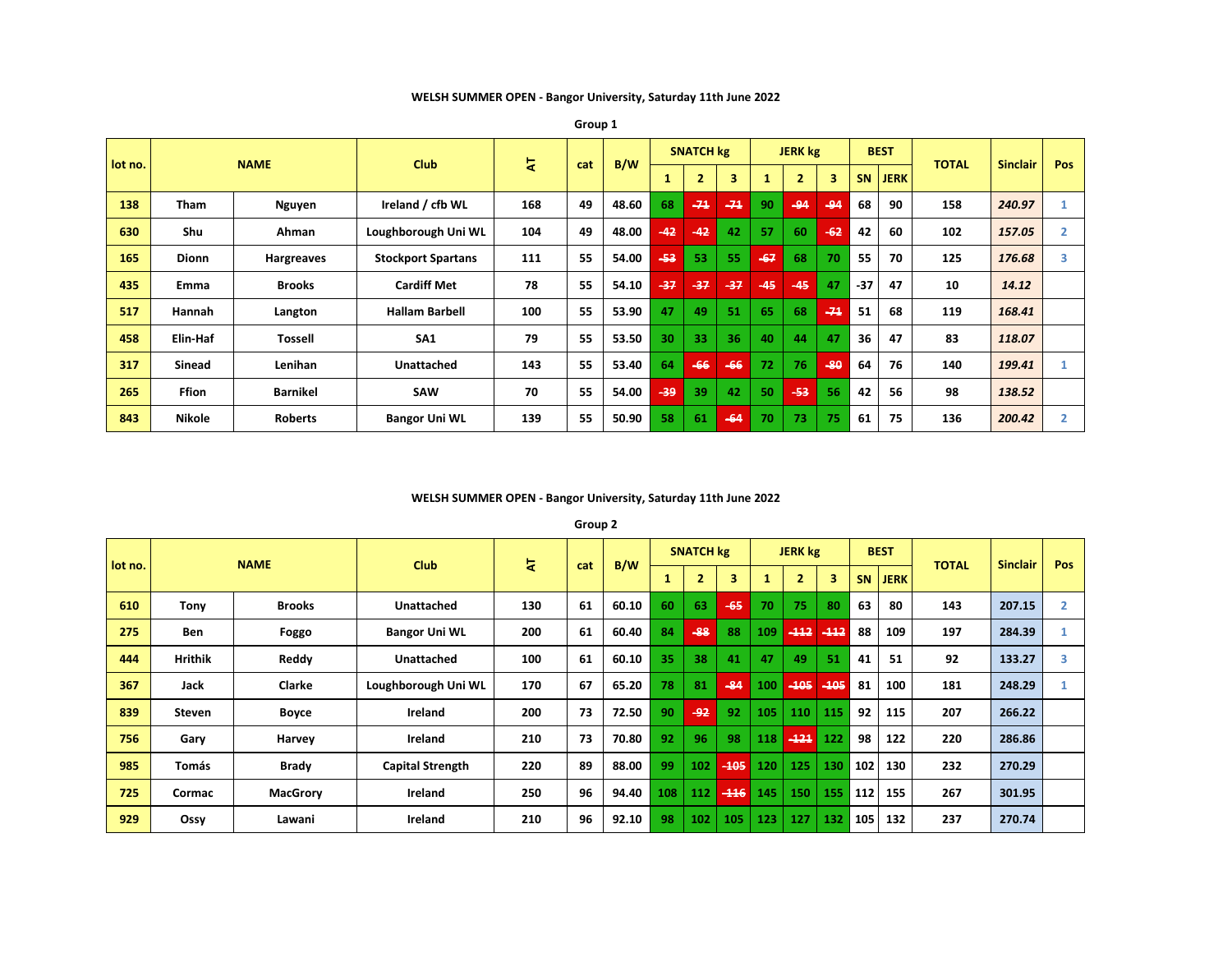**WELSH SUMMER OPEN - Bangor University, Saturday 11th June 2022**

| lot no. |                 | <b>NAME</b>      | <b>Club</b>             | হ   |     | B/W   |       | <b>SNATCH kg</b> |       |              | <b>JERK kg</b> |       |           | <b>BEST</b> | <b>TOTAL</b> | <b>Sinclair</b> | Pos          |
|---------|-----------------|------------------|-------------------------|-----|-----|-------|-------|------------------|-------|--------------|----------------|-------|-----------|-------------|--------------|-----------------|--------------|
|         |                 |                  |                         |     | cat |       |       | z                | 3     | $\mathbf{1}$ |                | 3     | <b>SN</b> | <b>JERK</b> |              |                 |              |
| 934     | Ailbhe          | <b>Mulvihill</b> | Ireland                 | 153 | 59  | 58.00 | $-63$ | 63               | 66    | 78           | 81             | $-84$ | 66        | 81          | 147          | 198.17          |              |
| 312     | <b>Maria</b>    | Hayes            | Ireland                 | 110 | 59  | 56.60 | 55    | 58               | 61    | 67           | 70             | $-72$ | 61        | 70          | 131          | 179.41          |              |
| 590     | Catrin          | Jones            | <b>Bangor Uni WL</b>    | 187 | 59  | 56.00 | 82    | $-85$            | $-85$ | 102          | 105            | 108   | 82        | 108         | 190          | 262.05          |              |
| 992     | Isla            | Hoe              | <b>Capital Strength</b> | 149 | 64  | 63.20 | 55    | 62               | $-65$ | 72           | 75             | 77    | 62        | 77          | 139          | 177.85          |              |
| 249     | Emma            | Dungan           | Ireland                 | 155 | 71  | 72.10 | 64    | 67               | 70    | 77           | 81             | 85    | 70        | 85          | 155          | 184.84          | <b>Guest</b> |
| 632     | <b>Caroline</b> | <b>Birch</b>     | unattached              | 200 | 71  | 70.40 | 86    | 90               | 94    | 108          | 112            | 116   | 94        | 116         | 210          | 253.42          |              |
| 488     | Aoife           | O'Moore          | <b>Capital Strength</b> | 133 | 76  | 71.60 | 54    | 56               | 58    | 79           | 82             | $-86$ | 58        | 82          | 140          | 167.53          |              |

**Group 3**

### **WELSH AGE GROUPS - Bangor University, Saturday 11th June 2022**

### **Group 4 Para powerlifting**

| lot no. |              | <b>NAME</b>       | <b>RH</b> | <b>Club</b>  | <b>CAT</b> | B/W    |        | <b>BENCH kg</b> |        | <b>BEST LIFT</b> | AH                  | AH | <b>Pos</b> |
|---------|--------------|-------------------|-----------|--------------|------------|--------|--------|-----------------|--------|------------------|---------------------|----|------------|
|         |              |                   |           |              |            |        |        |                 | з      |                  | <b>Coeffiecient</b> |    |            |
| 712     | Evelyn       | <b>Thomas</b>     | 13        | <b>SAW</b>   | 67         | 63.90  | $-48$  | 50              | -53    | 50               | 0.951695            | 48 |            |
| 993     | Caroline     | <b>Buckle</b>     | 13        | Unattached   | $86+$      | 107.00 | 60     | $-65$           | 65     | 65               | 0.771113            | 50 |            |
| 602     | Gemma        | Kemble-Stephenson | 15        | Unattached   | $86 +$     | 125.60 | 75     | 77              | 80     | 80               | 0.757731            | 61 |            |
| 828     | <b>Scott</b> | <b>Taylor</b>     | 15        | <b>SPWLC</b> | 107        | 103.30 | $-125$ | $-125$          | $-125$ | 0                | 0.834686            |    |            |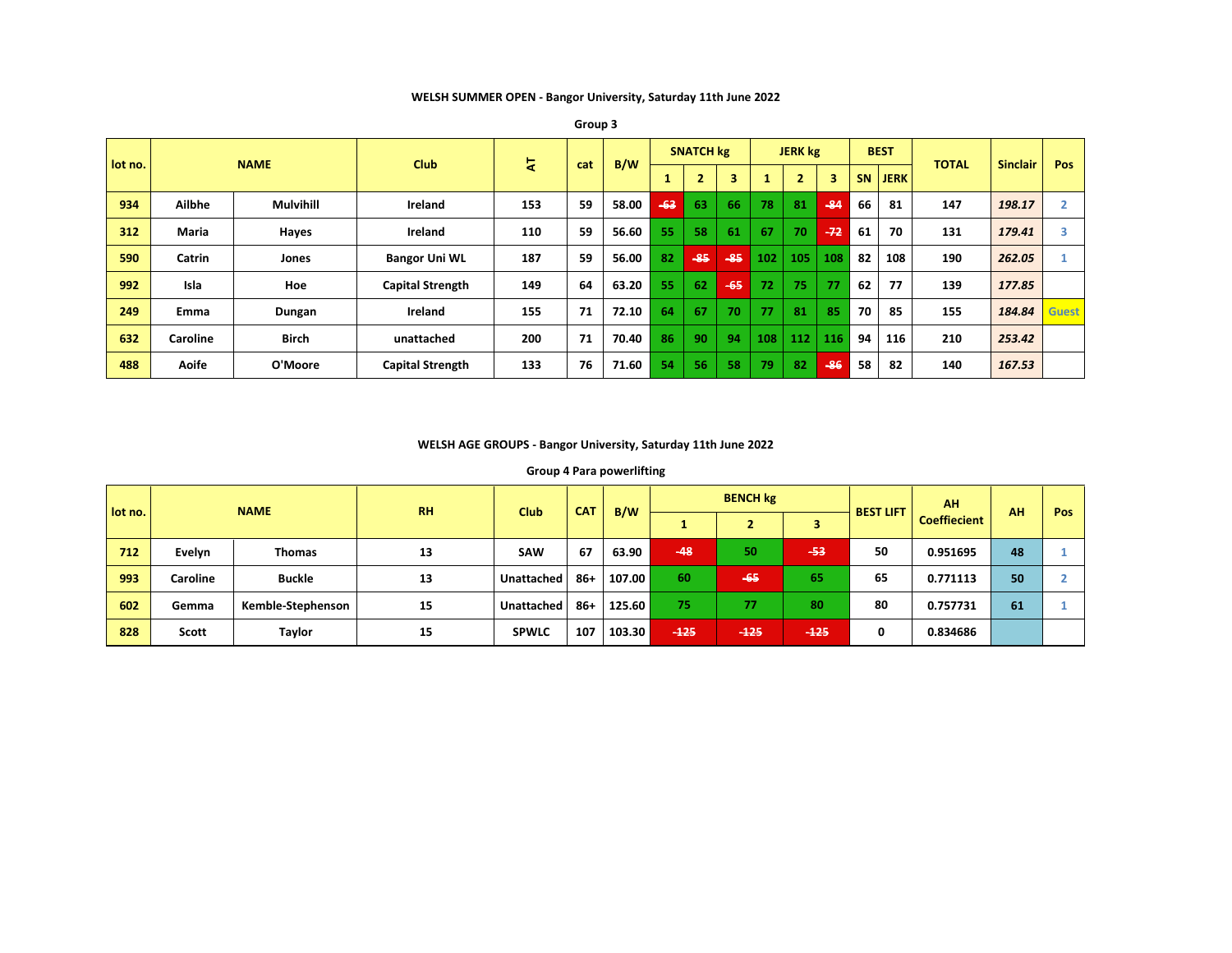**WELSH SUMMER OPEN - Bangor University, Sunday 12th June 2022**

| lot no. |        | <b>NAME</b>  | <b>Club</b>             | <b>AT</b> | cat | B/W   |       | <b>SNATCH kg</b> |       |                 | <b>JERK</b> kg |       |    | <b>BEST</b> | <b>TOTAL</b> | Sinclair | <b>Pos</b> |
|---------|--------|--------------|-------------------------|-----------|-----|-------|-------|------------------|-------|-----------------|----------------|-------|----|-------------|--------------|----------|------------|
|         |        |              |                         |           |     |       |       |                  | 3     |                 | $\overline{2}$ | з     |    | SN JERK     |              |          |            |
| 898     | Megan  | <b>Dixon</b> | Unattached              | 159       | 64  | 63.40 | 68    | 70               | 72    | $-87$           | 87             | $-90$ | 72 | 87          | 159          | 203.07   | z.         |
| 234     | Bethan | Watkins      | Unattached              | 168       | 64  | 63.00 | $-73$ | 73               | 76    | 90              | 94             | $-97$ | 76 | 94          | 170          | 217.92   |            |
| 989     | Seren  | Evans        | Unattached              | 102       | 64  | 62.50 | 40    | $-42$            | 42    | 57              | 60             | 62    | 42 | 62          | 104          | 133.94   |            |
| 182     | Joanne | Madden-McKee | Loughborough Uni WL     | 90        | 64  | 61.80 | 38    | 41               | 44    | 60              | 64             | $-67$ | 44 | 64          | 108          | 140.01   |            |
| 992     | Isla   | Hoe          | <b>Capital Strength</b> | 149       | 64  | 63.20 | 55    | 62               | $-65$ | 72 <sup>1</sup> | 75             | 77    | 62 | 77          | 139          | 177.85   |            |

### **WELSH SUMMER OPEN - Bangor University, Sunday 12th June 2022**

**Group 9**

|         |                   | <b>NAME</b> |                           | <b>AT</b> |     |       |       | <b>SNATCH kg</b> |        |        | <b>JERK kg</b> |        |     | <b>BEST</b> |              |                 | Pos            |                         |
|---------|-------------------|-------------|---------------------------|-----------|-----|-------|-------|------------------|--------|--------|----------------|--------|-----|-------------|--------------|-----------------|----------------|-------------------------|
| lot no. |                   |             | <b>Club</b>               |           | cat | B/W   |       | 2.               | 3      |        | $\overline{2}$ | 3      | SN. | <b>JERK</b> | <b>TOTAL</b> | <b>Sinclair</b> |                |                         |
| 670     | Steven            | Kitchen     | <b>Unattached</b>         | 140       | 73  | 66.70 | 60    | 62               | 64     | 80     | $-84$          | 81     | 64  | 81          | 145          | 196.05          |                |                         |
| 295     | Ji Fung Ethan     | Lam         | Loughborough Uni WL       | 211       | 73  | 72.00 | 94    | 97               | $-101$ | 124    | $-129$         | $-129$ | 97  | 124         | 221          | 285.35          | $\overline{2}$ |                         |
| 457     | <b>Lewis Rhys</b> | Evans       | <b>Unattached</b>         | 190       | 73  | 72.30 | $-80$ | 80               | $-84$  | $-110$ | 110            | 115    | 80  | 115         | 195          | 251.18          |                |                         |
| 888     | Nimai             | Mehta       | <b>Unattached</b>         | 195       | 73  | 73.30 | 85    | 89               | 92     | 110    | 114            | $-118$ | 92  | 114         | 206          | 263.28          |                |                         |
| 568     | Cian              | Green       | <b>Bangor Uni WL</b>      | 230       | 73  | 71.10 | 97    | 100              | 105    | 115    | 120            | $-125$ | 105 | 120         | 225          | 292.65          |                |                         |
| 839     | Steven            | Boyce       | Ireland                   | 200       | 73  | 72.50 | 90    | $-92$            | 92     | 105    | 110            | 115    | 92  | 115         | 207          | 266.22          |                | from the<br><b>11TH</b> |
| 756     | Gary              | Harvey      | Ireland                   | 210       | 73  | 70.80 | 92    | 96               | 98     | 118    | $-121$         | 122    | 98  | 122         | 220          | 286.86          | 3              | from the<br><b>11TH</b> |
| 547     | William           | Ridge       | <b>Bangor Uni WL</b>      | 241       | 81  | 79.00 | 103   | 107              | $-110$ | 135    | 138            | $-140$ | 107 | 138         | 245          | 300.68          |                |                         |
| 462     | Leighton          | Yates       | <b>HAWFC</b>              | 190       | 81  | 80.30 | 90    | -95              | 95     | 115    | 120            | 125    | 95  | 125         | 220          | 267.75          | 2              |                         |
| 621     | <b>Chris</b>      | Lunt        | <b>Stockport Spartans</b> | 180       | 81  | 75.60 | 75    | $-78$            | 80     | 105    | 109            | 112    | 80  | 112         | 192          | 241.21          | 3              |                         |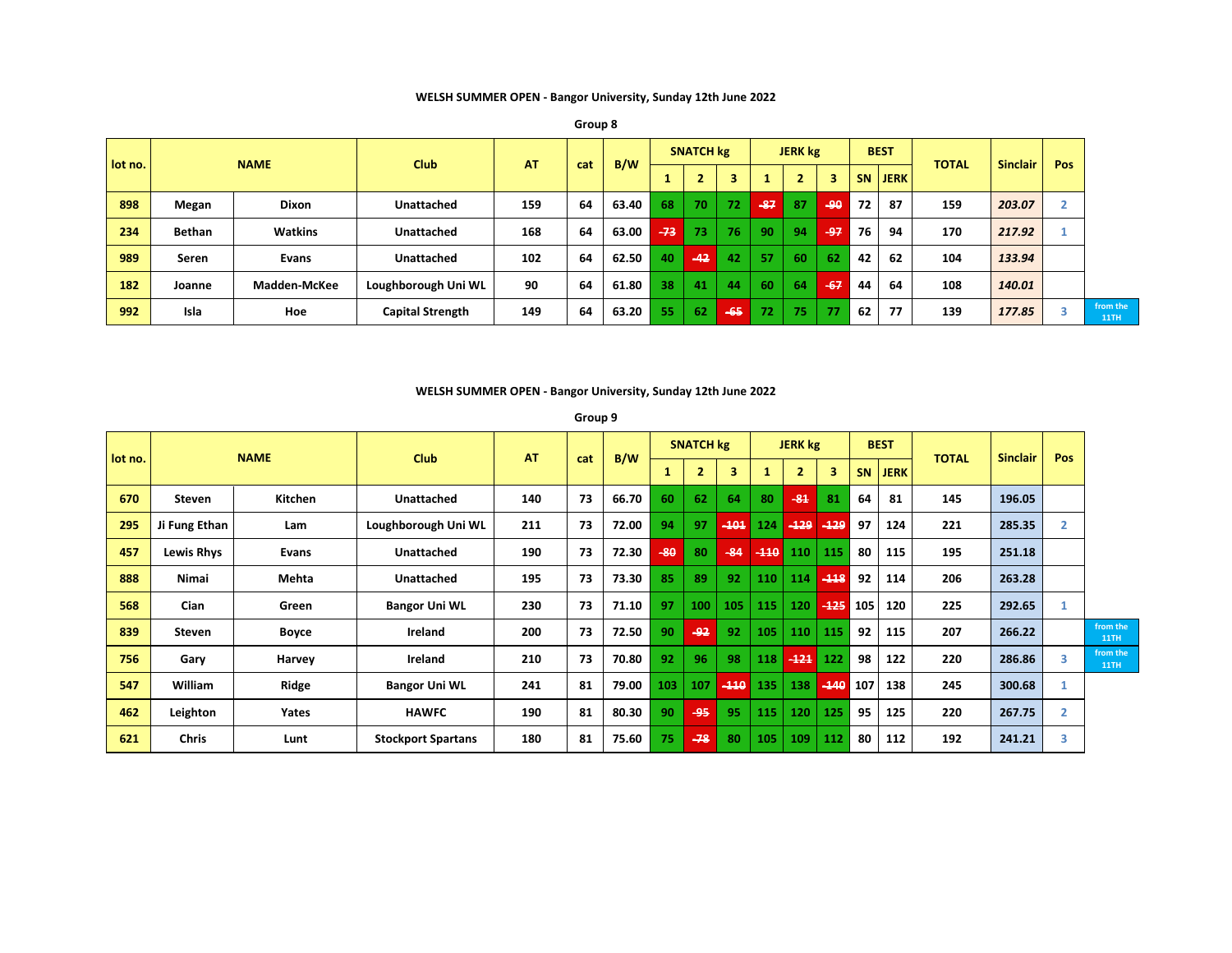**WELSH SUMMER OPEN - Bangor University, Sunday 12th June 2022**

| lot no. |                 | <b>NAME</b>       | <b>Club</b>           | <b>AT</b> |     | B/W   |     | <b>SNATCH kg</b> |       |       | <b>JERK</b> kg |       |           | <b>BEST</b> | <b>TOTAL</b> | <b>Sinclair</b> | Pos |
|---------|-----------------|-------------------|-----------------------|-----------|-----|-------|-----|------------------|-------|-------|----------------|-------|-----------|-------------|--------------|-----------------|-----|
|         |                 |                   |                       |           | cat |       |     | $\overline{2}$   | 3     |       | $\overline{2}$ | 3     | <b>SN</b> | <b>JERK</b> |              |                 |     |
| 133     | <b>Jennifer</b> | Potter            | <b>Altrincham WL</b>  | 169       | 71  | 68.80 | 70  | 74               | 76    | 94    | 97             | 100   | 76        | 100         | 176          | 214.91          |     |
| 113     | Rae             | <b>Trowbridge</b> | Unattached            | 156       | 71  | 70.10 | 68  | 71               | $-74$ | 85    | $-89$          | $-89$ | 71        | 85          | 156          | 188.66          |     |
| 695     | Tracy           | <b>Rosser</b>     | SA <sub>1</sub>       | 153       | 71  | 69.20 | 68  | 71               | $-73$ | $-79$ | 80             | $-82$ | 71        | 80          | 151          | 183.83          | 3   |
| 660     | Sophie          | <b>Harrison</b>   | <b>Bangor Uni WL</b>  | 140       | 71  | 70.00 | 61  | $-64$            | 64    | $-77$ | $-80$          | $-80$ | 64        | $-77$       | $-13$        | $-15.73$        |     |
| 959     | <b>Elinor</b>   | <b>Edwards</b>    | <b>Unattached</b>     | 123       | 71  | 70.40 | 45  | 48               | 51    | 63    | 67             | $-70$ | 51        | 67          | 118          | 142.40          |     |
| 327     | <b>Elicia</b>   | Agar              | <b>Hallam barbell</b> | 130       | 71  | 66.60 | -55 | 55               | 58    | 74    | $-77$          | 78    | 58        | 78          | 136          | 168.97          |     |
| 841     | Megan           | Webley            | <b>Cardiff Met</b>    | 142       | 71  | 65.80 | 61  | 64               | 67    | $-78$ | 78             | 80    | 67        | 80          | 147          | 183.85          |     |
| 632     | Caroline        | <b>Birch</b>      | <b>Unattached</b>     | 200       | 71  | 70.40 | 86  | 90               | 94    | 108   | 112            | 116   | 94        | 116         | 210          | 253.42          |     |

**from the** 

**Group 10**

# **WELSH SUMMER OPEN - Bangor University, Sunday 12th June 2022**

**Group 11**

| lot no. |                | <b>NAME</b>     | <b>Club</b>               | <b>AT</b> |     | B/W   |     | <b>SNATCH kg</b> |        |                  | <b>JERK</b> kg |               |     | <b>BEST</b> | <b>TOTAL</b> | <b>Sinclair</b> | <b>Pos</b> |
|---------|----------------|-----------------|---------------------------|-----------|-----|-------|-----|------------------|--------|------------------|----------------|---------------|-----|-------------|--------------|-----------------|------------|
|         |                |                 |                           |           | cat |       |     |                  | 3      |                  | $\overline{2}$ | 3             |     | SN JERK     |              |                 |            |
| 723     | <b>Stavros</b> | Stavrou         | <b>Altrincham WL</b>      | 131       | 89  | 88.10 | 97  | 100              |        | $-103 - 120$     | <b>120</b>     | 121           | 100 | 121         | 221          | 257.35          |            |
| 964     | Timothy        | <b>Williams</b> | <b>Oxford PowerSports</b> | 236       | 89  | 87.20 | 105 | 110              | $-113$ | 128              | $-133$         | $-133$        | 110 | 128         | 238          | 278.43          |            |
| 707     | Liam           | <b>Davies</b>   | <b>Unattached</b>         | 213       | 89  | 86.80 | 91  | 95               | $-100$ | 118              |                | $-423$ $-423$ | 95  | 118         | 213          | 249.70          |            |
| 102     | Rich           | Mathewson       | <b>Hallam barbell</b>     | 167       | 89  | 85.80 | 73  | 78               | 81     | 96               | 100            | 104           | 81  | 104         | 185          | 218.03          |            |
| 287     | Jake           | <b>Benson</b>   | <b>Unattached</b>         | 230       | 89  | 86.60 | 96  | $-100$           | 102    | 126              | 131            | 135           | 102 | 135         | 237          | 278.13          | 2          |
| 139     | Luke           | <b>Fletcher</b> | <b>Dragon Athletic</b>    | 180       | 89  | 82.40 | 80  | 85               | 90     | 100              | 110            | 115           | 90  | 115         | 205          | 246.30          |            |
| 383     | Oliver         | White           | <b>Unattached</b>         | 201       | 89  | 88.20 | 89  | 92               | 96     | 108              | 112            | $-116$        | 96  | 112         | 208          | 242.09          |            |
| 985     | Tomás          | Brady           | <b>Capital Strength</b>   | 220       | 89  | 88.00 | 99  | 102              | $-105$ | 120 <sub>1</sub> | 125            | 130           | 102 | 130         | 232          | 270.29          | 3          |